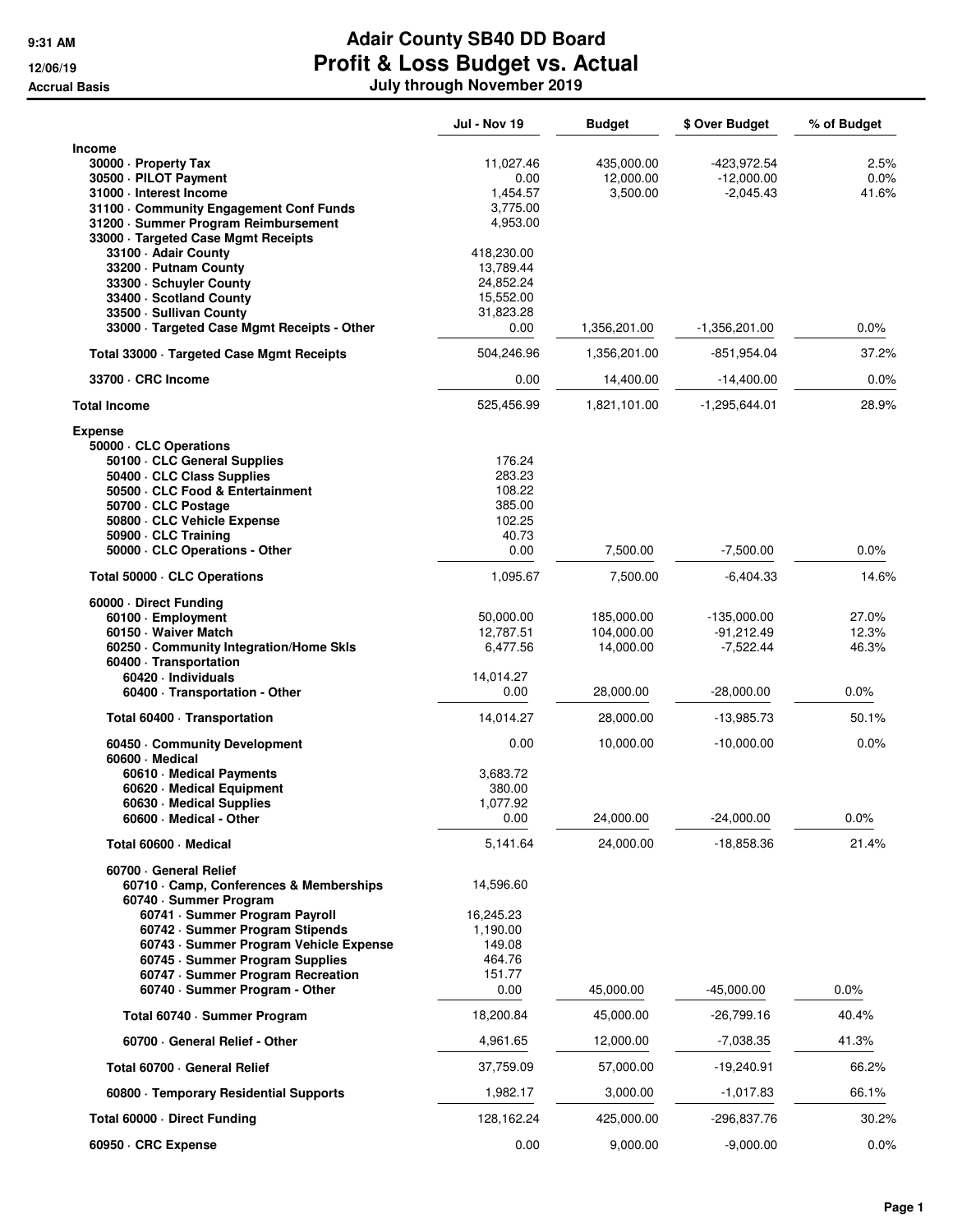|                                                              | Jul - Nov 19       | <b>Budget</b>      | \$ Over Budget           | % of Budget   |
|--------------------------------------------------------------|--------------------|--------------------|--------------------------|---------------|
| 61000 · Funding to Other Counties                            |                    |                    |                          |               |
| 61100 - Funding to Putnam County                             | 1,001.23           |                    |                          |               |
| 61200 · Funding to Schuyler County                           | 8,281.86           |                    |                          |               |
| 61300 - Funding to Scotland County                           | 1,022.59           |                    |                          |               |
| 61400 - Funding to Sullivan County                           | 5,339.80           |                    |                          |               |
| 61000 · Funding to Other Counties - Other                    | 0.00               | 35,000.00          | $-35,000.00$             | 0.0%          |
| Total 61000 · Funding to Other Counties                      | 15,645.48          | 35,000.00          | -19,354.52               | 44.7%         |
| 80000 · Programming - Indirect                               |                    |                    |                          |               |
| 80500 - Accreditation                                        | 0.00               | 10,000.00          | $-10,000.00$             | 0.0%          |
| 81000 · Board Expense<br>82000 Governmental Relations        | 469.94<br>0.00     | 2,000.00<br>500.00 | $-1,530.06$<br>$-500.00$ | 23.5%<br>0.0% |
| 83000 - Conferences/Workshops                                |                    |                    |                          |               |
| 83200 - Conferences/Workshop-CLC                             | 10.00              |                    |                          |               |
| 83300 · Conferences/Workshops-General                        | 2,459.68           |                    |                          |               |
| 83310 Community Engagement Conference                        | 4,851.05           |                    |                          |               |
| 83000 · Conferences/Workshops - Other                        | 1,359.13           | 5,750.00           | $-4,390.87$              | 23.6%         |
| Total 83000 · Conferences/Workshops                          | 8,679.86           | 5,750.00           | 2,929.86                 | 151.0%        |
| 83500 Depreciation Expense                                   | 0.00               | 50,000.00          | $-50,000.00$             | 0.0%          |
| 84000 Dues and Memberships                                   | 350.00             | 4,000.00           | $-3,650.00$              | 8.8%          |
| 85000 · Employee Travel                                      |                    |                    |                          |               |
| 70400 · TCM Admin Mileage                                    | 975.17             |                    |                          |               |
| 71150 · TCM Adair Mileage                                    | 3.683.46           |                    |                          |               |
| 72150 · TCM Putnam Mileage                                   | 870.00             |                    |                          |               |
| 73150 · TCM Schuyler Mileage                                 | 1.168.12           |                    |                          |               |
| 74150 · TCM Scotland Mileage<br>75150 · TCM Sullivan Mileage | 532.44<br>1,730.72 |                    |                          |               |
| 85000 · Employee Travel - Other                              | 3,693.81           | 30,000.00          | $-26,306.19$             | 12.3%         |
| Total 85000 · Employee Travel                                | 12,653.72          | 30,000.00          | -17,346.28               | 42.2%         |
| 86000 · Insurance                                            |                    |                    |                          |               |
| 86100 Directors & Officers                                   | 425.00             |                    |                          |               |
| 86500 · Workers' Compensation                                | $-150.00$          |                    |                          |               |
| 86000 · Insurance - Other                                    | 0.00               | 26,000.00          | $-26,000.00$             | 0.0%          |
| Total 86000 · Insurance                                      | 275.00             | 26,000.00          | $-25,725.00$             | 1.1%          |
| 87000 Office Expenses                                        |                    |                    |                          |               |
| 87100 Office Supplies                                        |                    |                    |                          |               |
| 87110 Office Supplies-Country Club                           | 336.57             |                    |                          |               |
| 87120 Office Supplies-McPherson                              | 2,305.38           |                    |                          |               |
| 87100 · Office Supplies - Other                              | 1,344.52           | 8,000.00           | $-6,655.48$              | 16.8%         |
| Total 87100 · Office Supplies                                | 3,986.47           | 8,000.00           | -4,013.53                | 49.8%         |
| 87200 Dostage                                                |                    |                    |                          |               |
| 87210 · Postage-General                                      | 462.00             |                    |                          |               |
| 87220 · Postage-TCM                                          | 353.39             |                    |                          |               |
| 87200 · Postage - Other                                      | 0.00               | 2,000.00           | $-2,000.00$              | 0.0%          |
| Total 87200 · Postage                                        | 815.39             | 2,000.00           | $-1,184.61$              | 40.8%         |
| 87300 Advertising/Marketing                                  | 185.00             | 3,000.00           | -2,815.00                | $6.2\%$       |
| 87400 · Copier                                               |                    |                    |                          |               |
| 87420 · Copier-McPherson                                     | 2,141.35           |                    |                          |               |
| 87400 · Copier - Other                                       | 0.00               | 4,500.00           | $-4,500.00$              | $0.0\%$       |
| Total 87400 · Copier                                         | 2,141.35           | 4,500.00           | $-2,358.65$              | 47.6%         |
| 87450 · Employee Retention/Appreciation                      | 178.36             | 3,500.00           | $-3,321.64$              | 5.1%          |
| 87700 · Building Maintenance                                 |                    |                    |                          |               |
| 87710 · Janitorial                                           |                    |                    |                          |               |
| 87711 · Janitorial-Country Club                              | 2,498.42           |                    |                          |               |
| 87712 · Janitorial-McPherson                                 | 5,053.87           |                    |                          |               |
| Total 87710 - Janitorial                                     | 7,552.29           |                    |                          |               |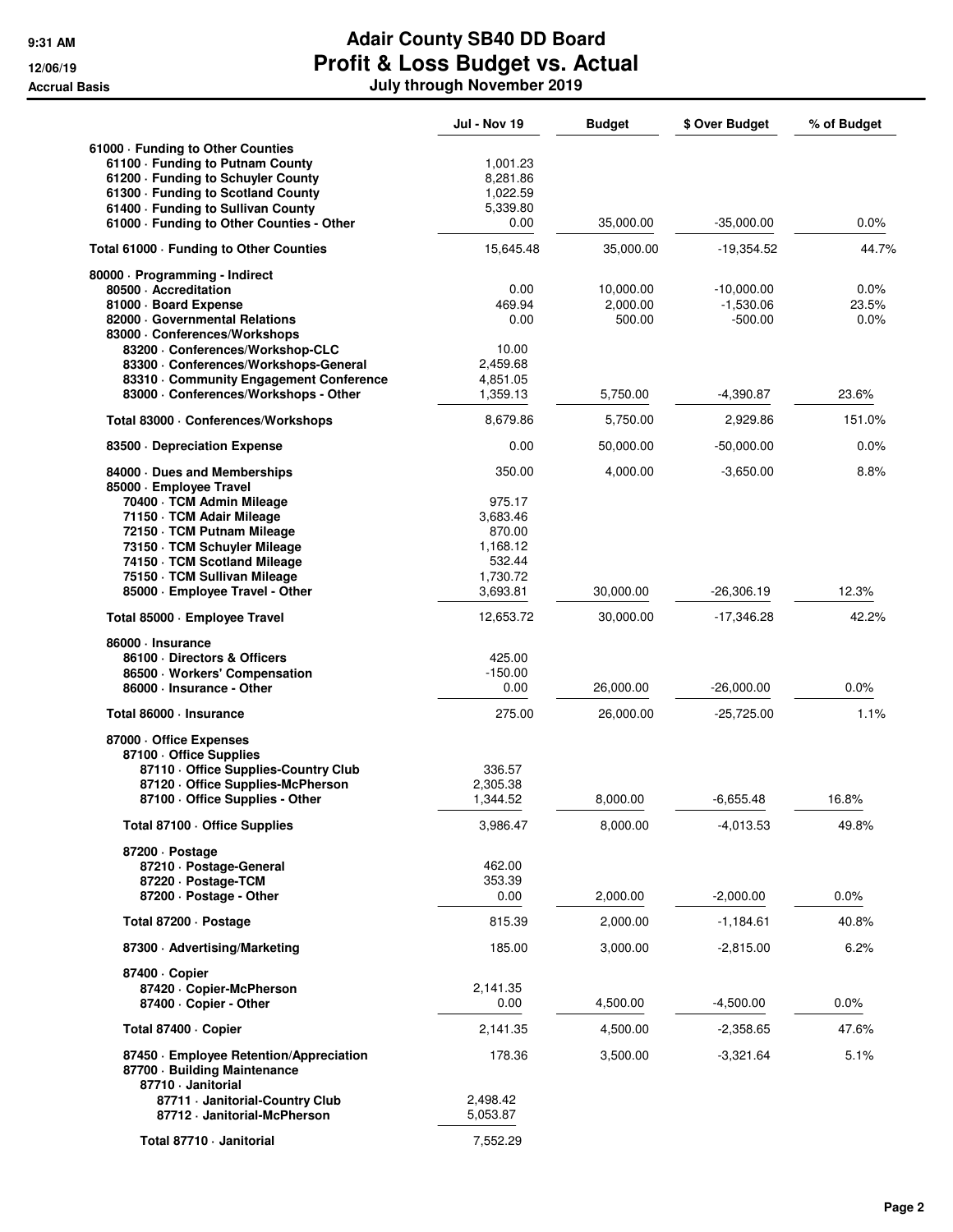|                                                                                                                                                                                                                                                                                                                                         | <b>Jul - Nov 19</b>                                                                                                     | <b>Budget</b>                                    | \$ Over Budget                                           | % of Budget                       |
|-----------------------------------------------------------------------------------------------------------------------------------------------------------------------------------------------------------------------------------------------------------------------------------------------------------------------------------------|-------------------------------------------------------------------------------------------------------------------------|--------------------------------------------------|----------------------------------------------------------|-----------------------------------|
| 87720 - Lawn Care<br>87721 · Lawn Care-Country Club<br>87722 · Lawn Care-McPherson                                                                                                                                                                                                                                                      | 750.00<br>210.00                                                                                                        |                                                  |                                                          |                                   |
| Total 87720 · Lawn Care                                                                                                                                                                                                                                                                                                                 | 960.00                                                                                                                  |                                                  |                                                          |                                   |
| 87730 · Snow Removal<br>87731 · Snow Removal-Country Club<br>87732 · Snow Removal-McPherson                                                                                                                                                                                                                                             | 142.50<br>142.50                                                                                                        |                                                  |                                                          |                                   |
| Total 87730 · Snow Removal                                                                                                                                                                                                                                                                                                              | 285.00                                                                                                                  |                                                  |                                                          |                                   |
| 87700 · Building Maintenance - Other                                                                                                                                                                                                                                                                                                    | 4,850.00                                                                                                                | 20,000.00                                        | $-15,150.00$                                             | 24.3%                             |
| Total 87700 · Building Maintenance                                                                                                                                                                                                                                                                                                      | 13,647.29                                                                                                               | 20,000.00                                        | $-6,352.71$                                              | 68.2%                             |
| 87800 · Software & Technology<br>87820 · Soft & Tech-McPherson<br>87800 · Software & Technology - Other                                                                                                                                                                                                                                 | 8,632.00<br>16,720.00                                                                                                   | 55,000.00                                        | $-38,280.00$                                             | 30.4%                             |
| Total 87800 · Software & Technology                                                                                                                                                                                                                                                                                                     | 25,352.00                                                                                                               | 55,000.00                                        | $-29,648.00$                                             | 46.1%                             |
| Total 87000 · Office Expenses                                                                                                                                                                                                                                                                                                           | 46,305.86                                                                                                               | 96,000.00                                        | $-49,694.14$                                             | 48.2%                             |
| 87500 · Personnel<br>51000 · CLC Personnel<br>51100 · CLC Center Salary Expense                                                                                                                                                                                                                                                         | 28,889.30                                                                                                               |                                                  |                                                          |                                   |
| Total 51000 · CLC Personnel                                                                                                                                                                                                                                                                                                             | 28,889.30                                                                                                               |                                                  |                                                          |                                   |
| 66000 · Payroll Expenses<br>66500 · Salary Sick<br>66700 · Salary Vacation<br>66000 · Payroll Expenses - Other                                                                                                                                                                                                                          | 10,810.72<br>16,460.47<br>29,471.57                                                                                     |                                                  |                                                          |                                   |
| Total 66000 · Payroll Expenses                                                                                                                                                                                                                                                                                                          | 56,742.76                                                                                                               |                                                  |                                                          |                                   |
| 70300 · TCM Admin Salary<br>71110 · TCM Adair Salary Expense<br>71115 · TCM Adair Overtime<br>72110 · TCM Putnam Salary Expense<br>73110 · TCM Schuyler Salary Expense<br>74110 · TCM Scotland Salary Expense<br>75110 · TCM Sullivan Salary Expense<br>87510 · Salary Expense<br>87540 · Employee Benefits<br>87550 · Unemployment Tax | 47,396.64<br>130,009.03<br>285.28<br>8,278.11<br>15,840.16<br>6,067.86<br>18,113.07<br>64,191.17<br>89,381.21<br>458.16 |                                                  |                                                          |                                   |
| 87500 · Personnel - Other                                                                                                                                                                                                                                                                                                               | 0.00                                                                                                                    | 1,233,127.23                                     | -1,233,127.23                                            | 0.0%                              |
| Total 87500 · Personnel<br>88000 · Professional Services<br>88100 Audit<br>88200 · Legal Services<br>88300 · Consulting                                                                                                                                                                                                                 | 465,652.75<br>0.00<br>270.00<br>0.00                                                                                    | 1,233,127.23<br>3,900.00<br>2,000.00<br>1,000.00 | -767,474.48<br>$-3,900.00$<br>$-1,730.00$<br>$-1,000.00$ | 37.8%<br>0.0%<br>13.5%<br>$0.0\%$ |
| Total 88000 · Professional Services                                                                                                                                                                                                                                                                                                     | 270.00                                                                                                                  | 6,900.00                                         | $-6,630.00$                                              | 3.9%                              |
| 88500 · Training<br>76000 · TCM Training<br>88500 · Training - Other                                                                                                                                                                                                                                                                    | 427.42<br>1,222.03                                                                                                      | 15,000.00                                        | $-13,777.97$                                             | 8.1%                              |
| Total 88500 · Training                                                                                                                                                                                                                                                                                                                  | 1,649.45                                                                                                                | 15,000.00                                        | $-13,350.55$                                             | 11.0%                             |
| 89000 · Utilities<br>89100 - Electricity<br>89110 - Electricity-Country Club<br>89130 - Electricity-314 E McPherson<br>89100 · Electricity - Other                                                                                                                                                                                      | 734.04<br>2,156.25<br>0.00                                                                                              | 7,000.00                                         | $-7,000.00$                                              | $0.0\%$                           |
| Total 89100 · Electricity                                                                                                                                                                                                                                                                                                               | 2,890.29                                                                                                                | 7,000.00                                         | $-4,109.71$                                              | 41.3%                             |